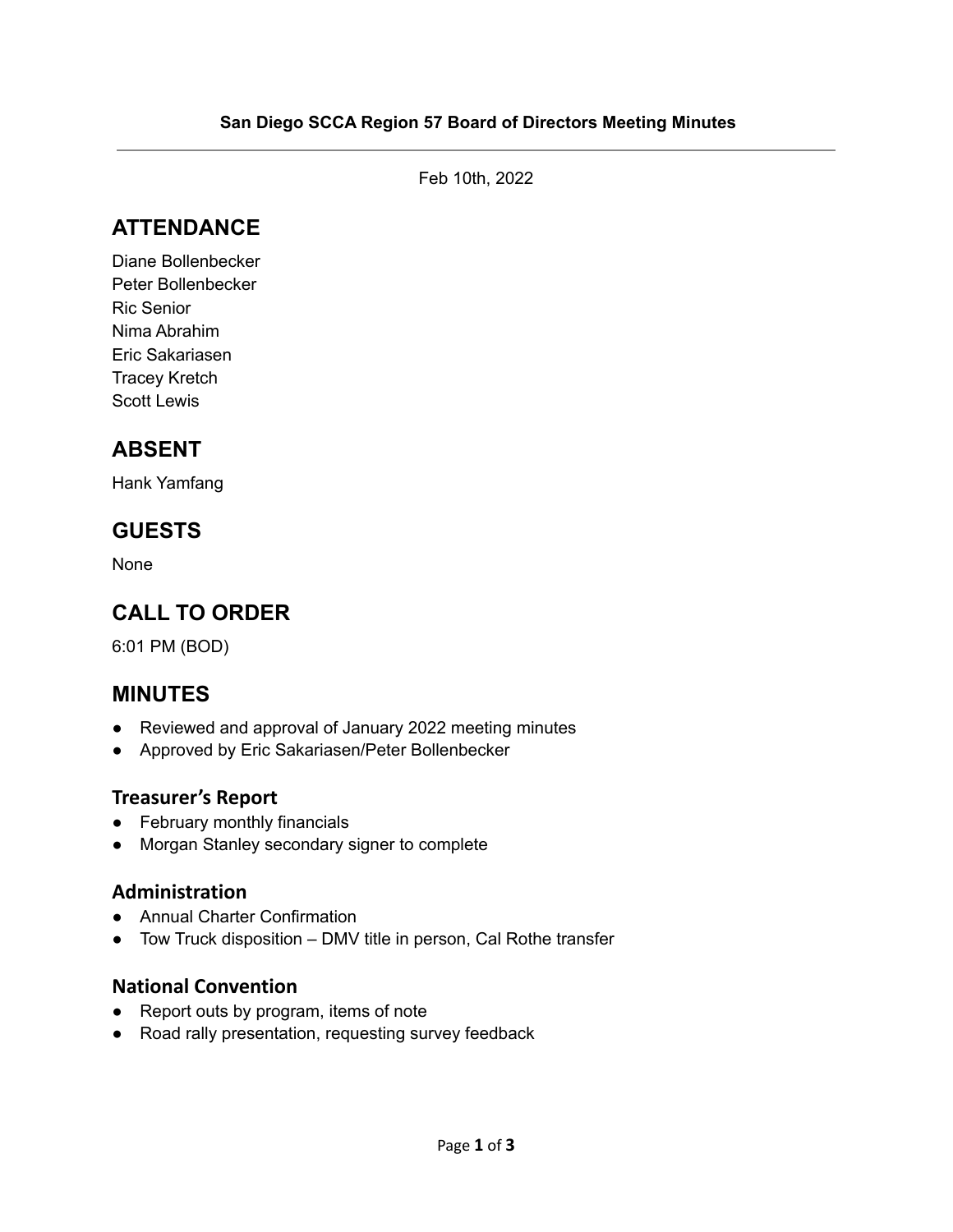#### **Membership**

• Current membership report  $-604$  members as of  $1/13/22$  (-5 to last month)

#### **Solo Chair Report**

- January Event Recap, Feb Events 2/12 2021 Awards, 2/26-27 Autox, 3/19 Starting Line **School**
- Course design training results
- Site engagement
	- EVOC targeting 2023 Draft contract sent
	- Viejas defunct
- Novice school to de-risk another practice day?
- 2021 Autocross Awards and Social event
	- February 12th at Prohibition Brewing

#### **Track Events Chair Report**

- January 29-30 event recap
	- Waiting on survey results
- March 5-6 event status
	- Filling roles for the track day
	- Trying new online submission for our sanction with SCCA national.
	- Craig is signed up for Event Lead
	- Reached out to Shannon confirming our two upcoming weekends.
	- Adding to the "Event Lead Speech" to get volunteers together before the event
- April 30th-1st event
	- $\circ$  Thomas is NOT available so we need to find a different Novice Coach.

#### **Road Rally Chair Report**

- Next event scheduled Feb 12th Avocados, Vines, Country Lines
	- Currently 33 cars registered in MSR
	- PCR attending
	- Prohibition Brewing is a large site
	- Schedule committee meeting next week
		- Recap AVCL
		- Planning for April 9th events choose route
- Free "Event staff" T-Shirts coming from Nima
- Need to promote folks who have a temporary license

### **New Business**

● No updates